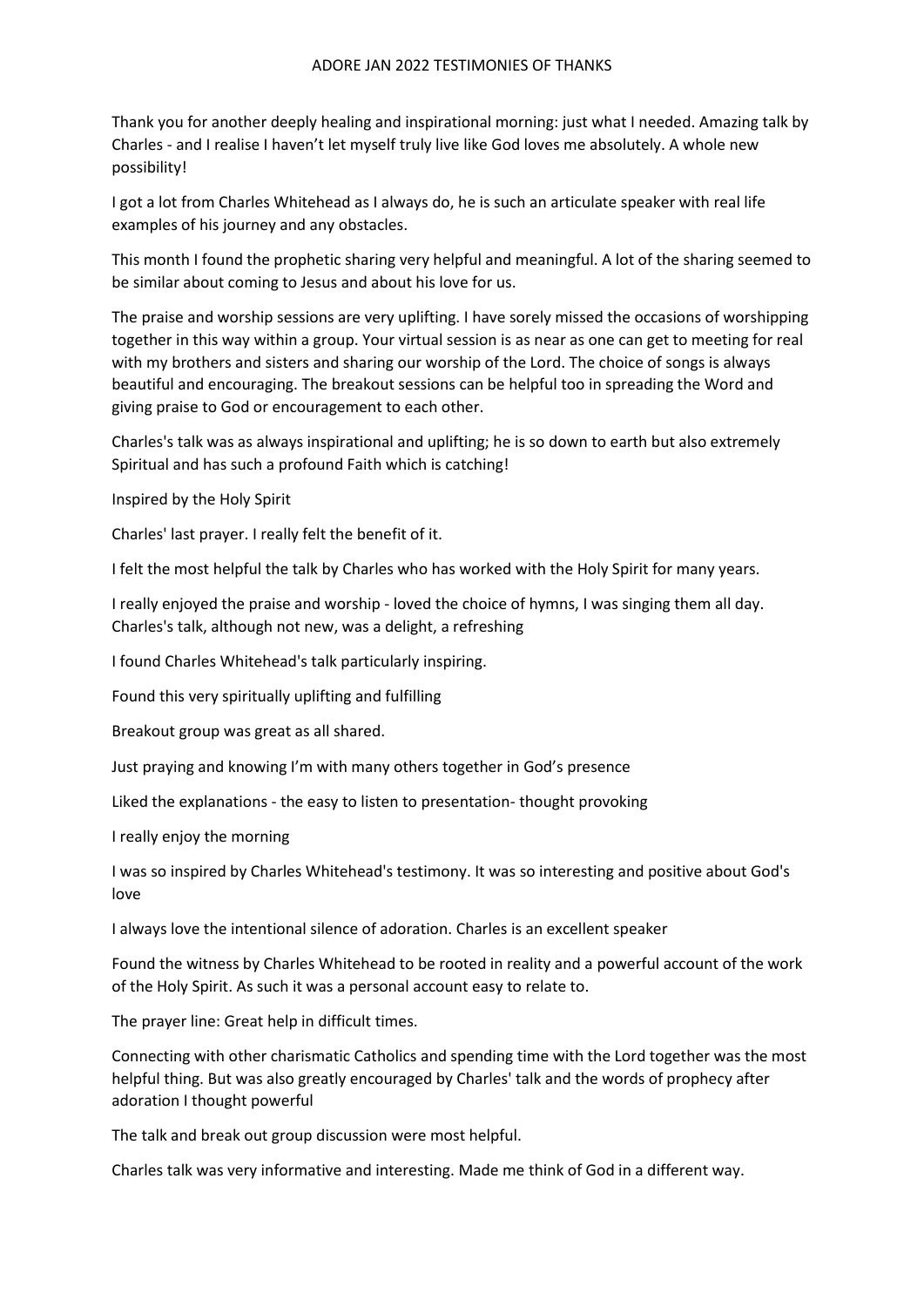I loved Charles' talk, found it very inspiring and encouraging. A longer time of prayer would have been even more helpful…

All of it - the mass, the talk, the prayers resonated with a deep need I was only vaguely aware of.

Everything was helpful and much appreciated. Amazing how I can be stuck on the settee and God visits in a beautiful way.

The talk by Charles Whitehead was outstanding. I have heard him speak several times before but this time his simple, frank, humorous style - explaining how he became Spirit-filled, what that meant for him and how the love of God overwhelmed him - had a particular clarity and conviction.

I was totally present at Mass. Charles Whitehead spoke basic language I could understand and was so natural, wonderful. All this helped me feel included and relaxed in my breakout group. Well done, keep it up.

Mass was beautifully led and Prophetic sharing was very enlightening.

I loved Charles talk I felt the breakout group challenging and helpful

Talk was brilliant and enhanced by great sharing in the group

Wonderfully encouraging talk by Charles

Charles Whitehead was, as always, inspirational. It is so difficult to move from head knowledge of God's love to heart knowledge! Alastair always makes it easy for both first-timers and those with many years attendance at renewal meetings, by not assuming everyone will feel comfortable with deep sharing.

I found surrendering to the Presence of Christ deeply healing and liberating. I cried a lot afterwards but that felt like what I needed to do - it allowed me to respond to the prophetic sharing at a very deep level. I found Charles' talk fantastic: the examples and insights from his own life especially. I realised that I have never been able to see God as a loving father/Abba - because of my hurt and trauma regarding my own Dad. The healing may take time, but the realisation and acknowledgement felt hugely important.

It was all helpful thank you!

I was unaware that these were monthly meetings, and if I can attend more often, it will give me time to think and hopefully make helpful suggestions to the above question you have asked.

I am encouraged to invite others as well as attend more regularly

I think the format is good.

I believe that if one has attended once one would want to repeat the experience

I found it great, and I am looking forward to the next one… Thank you!

Brilliant as it is

I'm already encouraged - and several of my friends attend too.

People listen in Prayer ministry

I have used Prayer ministry once: it was helpful, and my mind is crystal clear, relating to my body which has also improved.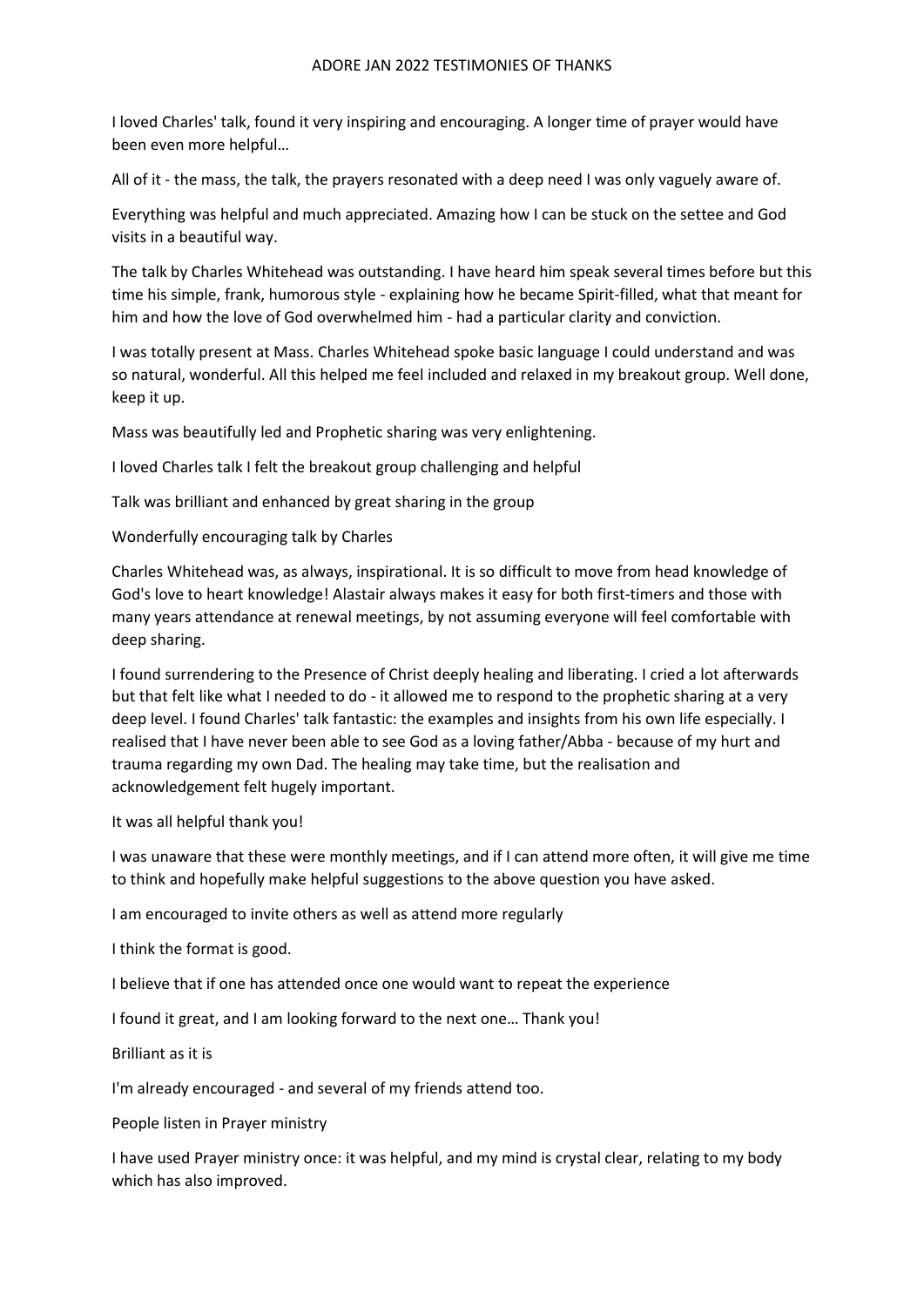I found Prayer ministry very helpful on every occasion I have used it

Prayer ministry very helpful thank you. a lovely ministry

Prayer ministry was truly a heaven-sent blessing. I felt so comforted, reassured and understood. It lifted my spirit and gave me fresh eyes/perspective

I was prayed with, and I am claiming the healing - it has started to improve...... A while ago one of the team prayed for my neck and that has been healed praise God

Prayer ministry was great, and I have felt more peaceful and clear since.

Looking forward to the February ADORE

I am always encouraged to know that there are people "out there" who love God and want to grow in intimacy with Him. It makes me feel happy that He is loved by many of His children, and I rejoice to hear testimonies in praise of His abundant Love and Mercy. It is inspiring and lovely to hear about His works of Grace.

Keep providing this wonderful service please

Thank you to everyone involved. I've heard Charles's testimony before many years ago. Amazing! But like the Spirit of God it felt new and refreshing. The prayer was beautiful. It was nice to be reminded how we need to treat each day like a new day in the Lord. Feeling refreshed in the love of our Father.

I find this a lovely way to praise the Lord Charismatically.

Lovely gentle prayerful format which works really well

I really appreciate having this experience each month and I hope that it will not stop taking place on Zoom.

Thank you for hosting today's meeting and for worship. Thanks, too, to Charles. A powerful message that I needed to hear. So good to join and re-connect to my Catholic roots - God seems to be speaking to me about this in different ways at present. Homecoming are the words I sensed for myself today.

The time of silence was wonderful and I resonated with and echo lots of what others shared.

Every blessing and many thanks again,

Thank you for today. Looking forward to passing link for talk on to a friend who struggles with God as Father.

I like how you break the Youtube offering into the 3 separate parts.

Looking forward to receiving link for next month

I've known Charles for many years it was good to hear his back story again.

Blessings and Thanks to all

Great start to the year and good to be with you again.